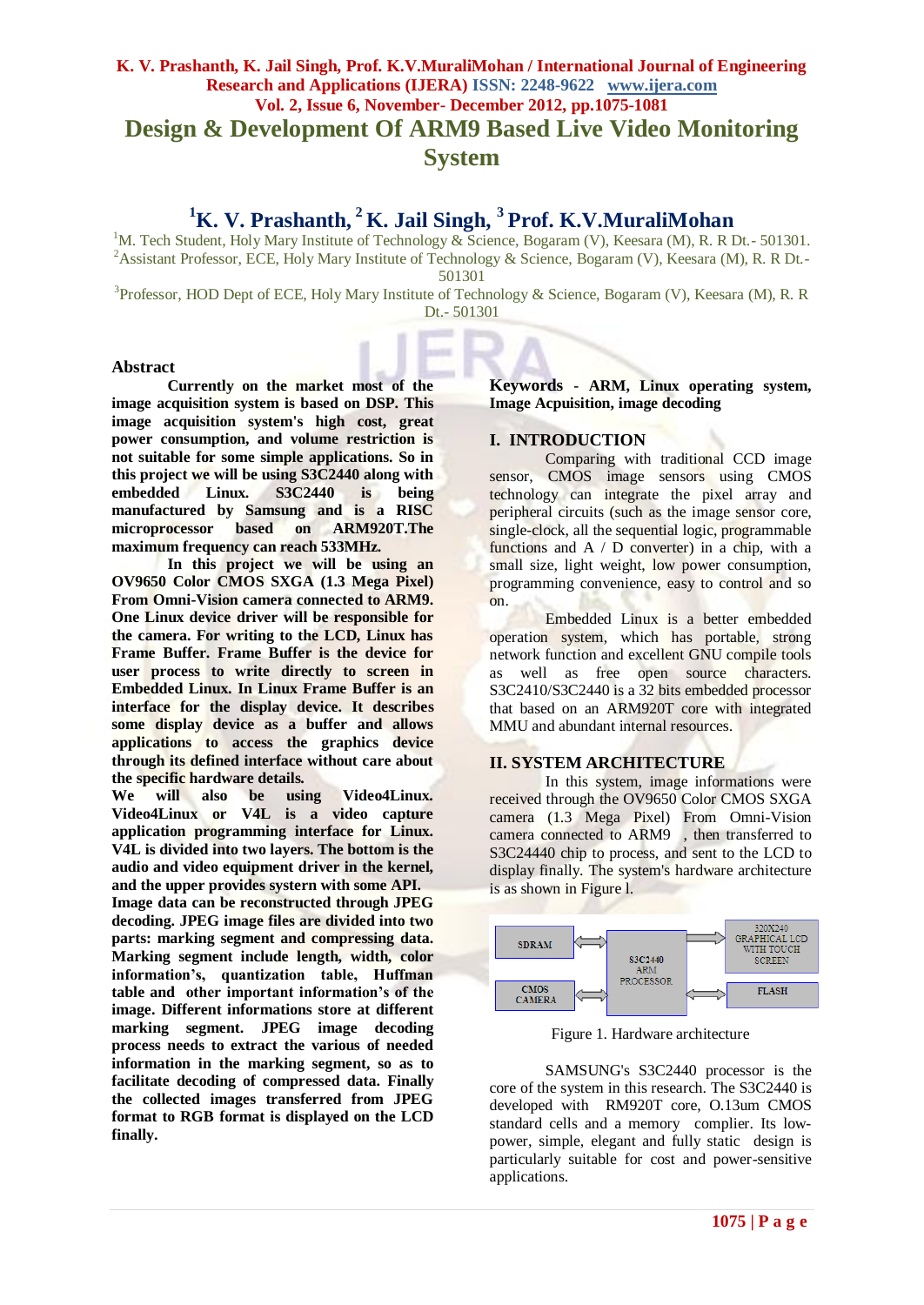# **III. SOFTWARE & HARDWARE PLATFORM**

The system uses SAMSUNG S3C2440 as a microprocessor, the camera equipment is OV9650. SAMSUNG S3C2440 uses 16/32 bit ARM920T RISC technology for the core. Its main Frequency is 533MHz. It provides a camera interface (camif) to support camera. There are two models for camif to transmit data with DMA controller: one is called Preview mode, which transform the image data sampling from the camera interface into the RGB format, and transfer it to the SDRAM under control of the DMA; the other is called code mode, which transmits the image data to the SDRAM in YCbCr4:2:0 or 4:2:2 format. Software platform is embedded Linux OS.

#### **Image Data Acquisition & Display**

In this project we will be using an OV9650 Color CMOS SXGA (1.3 Mega Pixel) From Omni-Vision camera and the output device was LCD.

# **A.CMOS Camera Driver**

The OV9650 Camera chip is a low voltage CMOS image sensors that provides the full functionality of a single chip SXGA (1024x1024) camera and image processorin a small foot print package. The OV9650 provides full frame , subsampled or windowed 8-bit/10-bit images in a wide range of formats,controlled through the Serial Camera Control Bus(SCCB) Interface.

In Linux operating system, device driver provides access interfaces for underlying data structures, hardware device drivers and advanced data structures .Device driver shields the hardware details for the application. From Linux 2.6 kernel version, Linux operating system using kobject kernel object facility, which treat hardware device as a file.System calls and drivers are linked by file operations. Every member of this structure corresponds to a system call. The S3C2440 does not provide sccb interface, so the driver has to include a sccb driver.

SCCB is short of serial camera control bus, which is customized by OminiVision Company . It is used for writing and reading the registers of the camera in order to control the output of the camera. SCCB data transmission is controlled by master device which send the data transmission start signal, the clock signals and stop signal. Usually the master device is microprocessor, and the sub device addressed access to it. Each device connected to the SCCB has a unique address (ID). At present, SCCB communication protocol supports only 100Kb/s or 400Kb/s transmission speed, and supports two kinds of address forms. Here, S3C2440 is the master device, OV9650 is the sub device. The

important function: in SCCB driver are sccb\_write(u8 IdAddr, u8 SubAddr, u8 data) which is used to write data into internal register of OV9650 and u8 sccb\_read(u8 IdAddr, u8 SubAddr) which is used to read data from internal register of OV9650. \



Figure 2 SCCB Protocol

Part of the code for sccb\_read(u8 IdAddr, u8 SubAddr) is as follows u8 sccb\_read(u8 IdAddr, u8 SubAddr)

{ u8 data; down(&bus\_lock); sccb start(); sccb\_write\_byte(IdAddr); sccb\_write\_byte(SubAddr); sccb stop $()$ ; sccb start(); sccb\_write\_byte(IdAddr|0x01);  $data = sccb\_read\_byte();$ sccb\_stop(); up(&bus\_lock); return data;}

Function sccb\_read\_byte () and sccb\_write\_byte () is respectively to complete 8 bit read and write according to SCCB timing logic.



Figure 3 Algorithm flow chart to reading 8 bit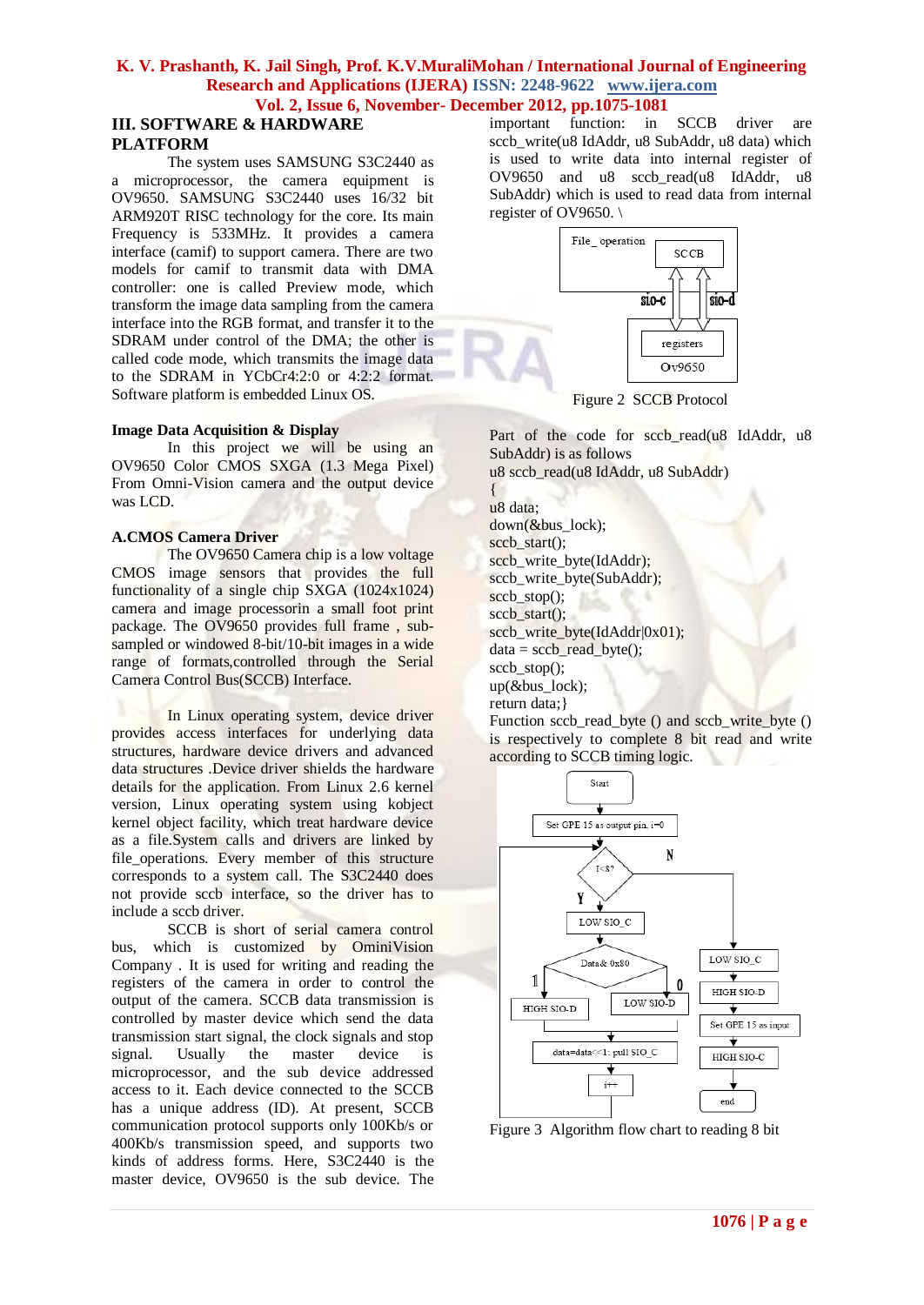#### **Registration and Initialization**

Here register the camera as a miscdevice. All the miscdevice shara one major device number: 10. Using minor = MISC\_DYNAMIC\_MINOR to get a sub device number.All the miscdevices form a list. Calling the function misc\_register() to add the device to the list, and registration is completed.

#### Initialization includes:

*1)* Using s3c2410\_ gpio\_cfgpin to set GPIO to camera mode. Part code is as follows: s3c2410

\_gpio\_cfgpin(S3C2440\_GPJ8,S3C2440\_GPJ8 \_CAMPCLK);

*2)* Using request\_mem\_ region() to ask for memory resources for camera. Using ioremapnocache () to map the memory resources to kernel space.

*3)* Initialize SCCB. Set SIC\_C and SIC\_D to high, which is the waiting status.

*4)* Initialize camera. Write the parameters (output format, AGC, sampling clock) into an array, and then using a cycle function to write parameters into the internal register of OV9650 through SCCB one by one.

#### **Some important functions**

When a application calls the camera, the system using sub device number to find the miscdevice, and then call its file operation struct, and finally operate the API. There are some important function to provide: open(), release(),read().

#### **1) Open():**

*a*) Ask for continuous blank memory for P mode and C mode. To speed up data transfer, using a PingPong structure data buffer for data transfer, asking for 4 memory buffer for P mode and C mode respectively, and recycling this 4 buffer. When a frame data transmission is completed, that is, one buffer of the PingPong structure is full, interrupt handling program can capture the output data while the next frame data is transmission.

*b)* open the interrupt for P mode and C mode. Part of the code is as follows:

request irq(IRQ\_S3C2440\_CAM\_C,on\_camif\_irq c, IRQF DISABLED, "CAM\_C", pdev); request irq(IRQ\_S3C2440\_CAM\_P,on\_camif\_irq p, IRQF\_DISABLED, "CAM\_P", pdev);

#### **2) Read():**

*a)*Close interrupt. Part of the code is: disable irq(IRQ\_S3C2440\_CAM\_C);disable\_irq (IRQ\_S3C2440\_CAM\_P);

*b)* Call start\_capture() to start capture under corresponding mode.

*c*) Using copy to user() to transmit the data in driver buffer into user space.

*d)* Open interrupt when capturing is end.

- *3) Release():*
- *a)* Close camera interface.
- *b)* Release interrupt.
- *c)* Release buffer memory.
- *d*) Call misc\_deregister() to deregister the device.

#### **B. LCD Driver[3]**

FrameBuffer is the device for user process to write directly to screen in Embedded Linux. In Linux FrameBuffer is an interface for the display device. It describes some display device as a buffer and allows applications to access the graphics device through its defined interface without care about the specific hardware details.

In Linux FrameBuffer equipment can be seen as a complete subsystern, generally consisted of fbmern.c file and xxxfb.c file. On the one hand it provides application with some API(Application<br>Programming Interface)which performed by Programming Interface)which performed by fbmem.c file, such as read, write, ioctl. On the other hand it provides the hardware operation with some interfaces which should be setten to meet LCD controller hardware needs. In the S3C2440, LCD controller is integrated into the chip as a independent unit relatively, so it's a platform device for Linux.

In the kernel , /arch/arm/plats3c24xxJdevs.c, the file defined a platform for LCD-related equipment and resources. In /arch/arm/mach-s3c2410/include/mach/fb.h, the file defined s3c2410fb mach info structure to record parameters information of LCD, such as LCD screen size, Variable parameters of the screen, etc. In this paper, the model of LCD is the NEC256K color, 24Ox320/3.5 inch, TFf true color LCD screen.

In the configuration menu, select configure is as follows.

#### Device Drivers--->

 Graphics support---> Support for frame buffer devices S3C2410 /2440 LCD framebuffer support Framebuffer Console support

#### **C. Vide04Linux programming [4]**

Camera belongs to video equipment. followed the Vide04Linux standard(V4L). V4L is intended to provide a common programming interface for the many TV and capture cards now on the market, as well as parallel port and USB video cameras. It is programming interface that linux kernel provides for the user space. V4L is divided into two layers. The bottom is the audio and video equipment driver in the kernel, and the upper provides systern with some API. Video41inux(short for V4L) is the API interface in Linux that is used to acquire video and audio data. Adding appropriate video acquirement device and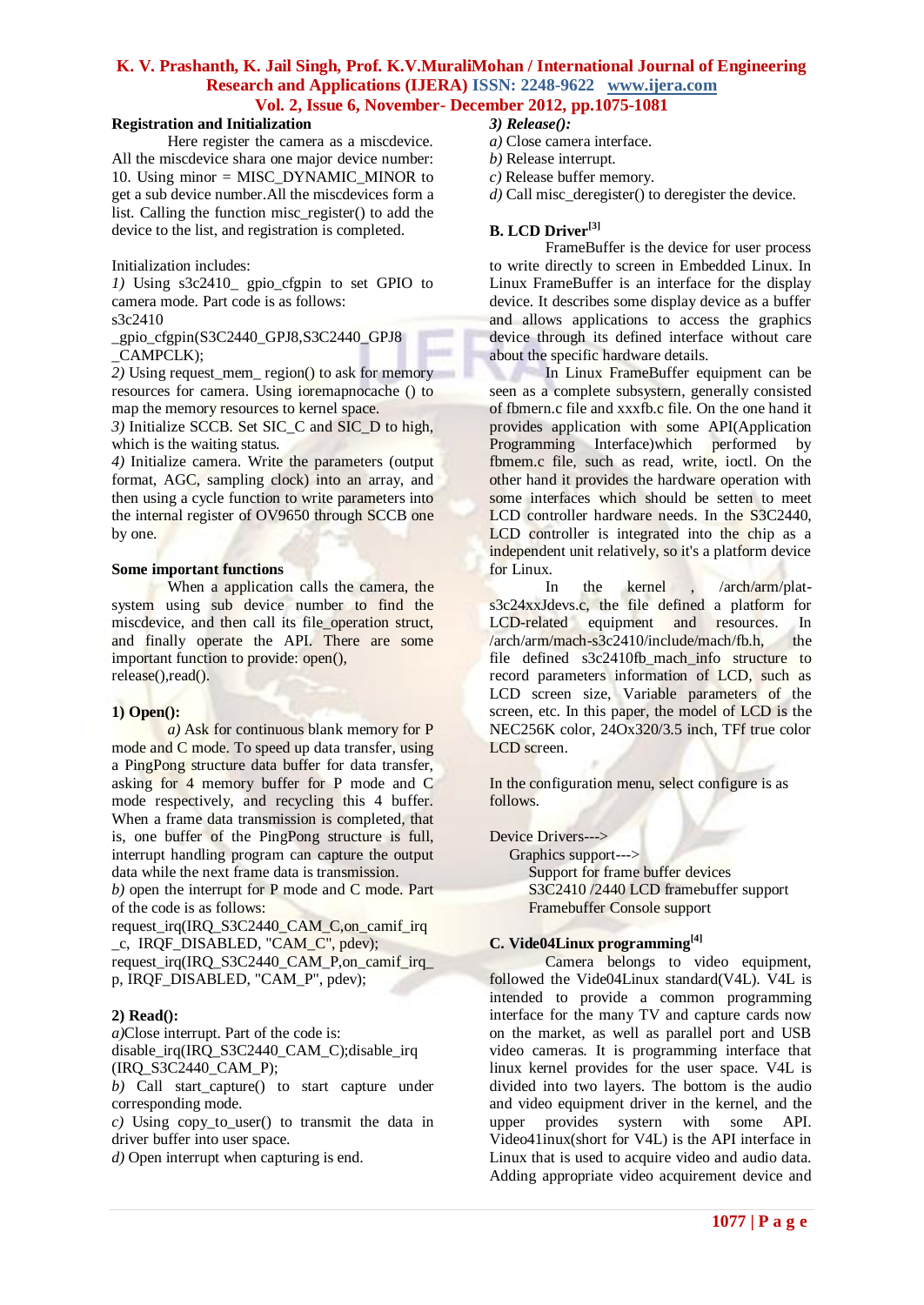corresponding driver to it, we can realize the video/image acquirement, AF/FM broadcast and switch channel function. This can be widely use in remote meeting, video phone and video surveillance system.

Every extemal device can be regard as special file in Linux, these files are called device file. We can read or write them as access ordinary files. Generally speaking, the camera device file that adopt V4L structure is "/dev/v4l/video0". V4L supports two methods to capture image: mmap and read. V4L defined some important data structure in"/usr /include/linux/videodev.h". In course of image acquirement, we can operate these data structure to get the image data.Video capture process flow chart shown in Figure 2.

#### **1) The defined data structure of V4L program**

In the image acquisition application, we can call some structure that the V4L defined. The following is the data structure defined in this article.

struct \_ v41\_ struct{ int fd; struct video\_capability capability; struct video buffer buffer; struct video window window: struct video ""picture picture; struct video mmap mmap; struct video \_ mbuf mbuf; unsigned char \*map; int frame\_current; int frame \_ using[VIDEO \_ MAXFRAME];} ;



Figure 4. Video Capture flowchart

#### **2) Program design of image acquisition a) Open the video equipmen**

Video equipment is used as device file in the Linux. The device name of USB camera in Linux is /dev/vidooO. The main program code is as follows:

if $\{ (vd$ ->fd=open $( dev, O \quad RDWR \gg < 0)$ 

{ perror(''v41\_ open:"); return  $-1$ ; }

\*vd is a structure pointer of the defined struct \_

v<sub>41</sub> struct.

Through the open function to read the device file, it returns

device descriptor when read successfully, else returns -1.

#### **b) Read the video information**

Reading video information is mainly to read the basic information and images property of equipment, which could be performed through the ioctlO function's control commands. Take reading the image properties for example, here's part of the program codes:

if (ioctl(vd->fd, VIDIOCGPICT, &(vd->picture» <  $(0)$  {

 $perror("v41$  $let$  ""picture:");

return  $-1$ ; }

Of course, in user space program the informations could be

changed according to the actual needs. The method is to assign a value to a parameter , then call the control command VIDIOCSPICT.

#### **c) Video Capture**

In this paper we got Video through mmapO function. In order to get the information of mapped buffer, video\_mbuf must be initialized firstly. After got the map memory size, calling mmapO function, then the vd.map pointer points to the memory space that shall be collected image data.

 $vd\text{-}map = \text{mmap}(O, vd\text{-}subuf.size,$ 

PROT \_ READIPROT \_ WRITE,MAP  $SHARED$ , vd- $>fd$ , O)

In this way the real program code to obtain the image is as follows:

if (ioct1(vd->fd, VIDIOCMCAPTURE, &(vd-  $>$ mmap»  $<$  O) $\{$ perror("v41\_get \_capability: "); return  $-1$ ; }

Control command VIDIOCSYNC was used to determine whether the interception of the frame completed. The image data could be saved as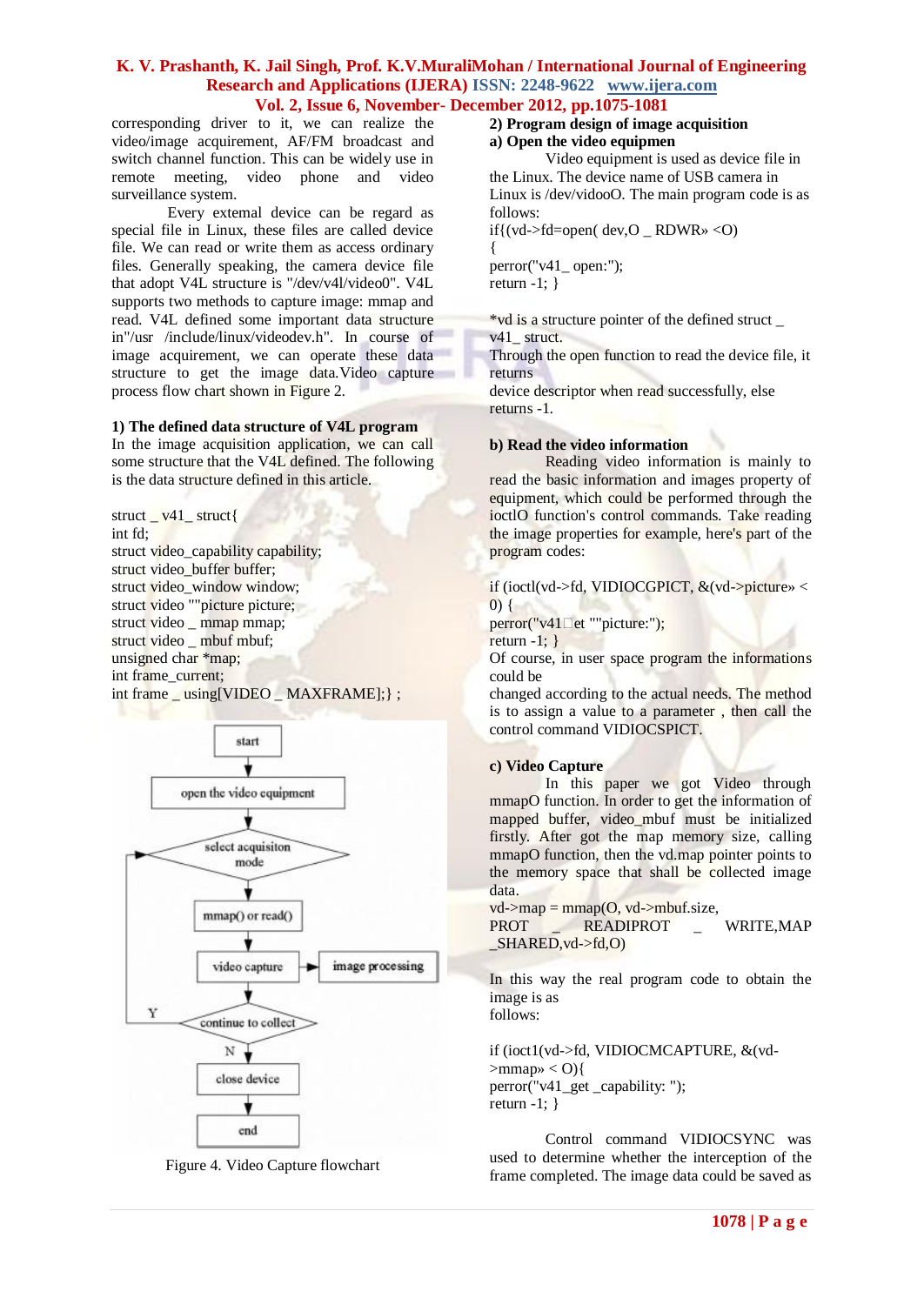a file after the image acquisition finished. In order to improve image acquisition speed, it used double buffering, that is, a frame was dealing with collection the other.

 $vd$ ->frame\_using[frame] = TRUE;  $vd$ ->frame current = frame;

#### **d) Close device**

The video equipment must be closed after Video Capture. Close( vd->fd);

# **IV. IMPLEMENTATION OF IMAGE DECODING**

Through the above image acquisition, the following will introduce the image decoding.

#### **A. The basic steps of JPEG decoding**

As a static image data compression, JPEG is used very broadly. Image data can be reconstructed through JPEG decoding. The process includes pre-processing, entropy decoding, inverse quantization and Inverse Discrete Cosine Transform(IDCT). The smallest encode unit is MCU consisted by some 8x8 pixel blocks, the specific number of the blocks determine by sample mode of Y, Cr and Cb. Decoding is to carry out Circularly decoding to every MCU individually, until detect EOI mark.

#### **1) Marking segment decoding**

JPEG image files are divided into two parts: marking segment and compressing data. Marking segment include length, width, color informations, quantization table, Huffman table and other important informations of the image. Different informations store at different marking segment. JPEG image decoding precess needs to extract the various of needed information in the marking segment, so as to facilitate decoding of compressed data.

#### **2) Entropy decoding**

Entropy decoding refers to the process that restoring compressed image from the quantitative data block which consist of D.C coefficient and A.C coefficients. In the JPEG decompression algorithm process, because of the unique of the code word in Huffman coding, it is simplely to decode by lookup table<sup>[5]</sup> After Huffman decoding finished, DC coefficient could be gotten form direct component with DCPM(Differential Pulse Code Modulation) and AC coefficient could be gotten form alternating component with RLE(Run Length Encoding).

#### **3) Inverse quantization**

JPEG decoder makes use of the quantization table in the quantitative segment information to decode the quantitative values. JPEG file usually contains two quantization tables: one is luminance component of the quantization table, and another is chroma component. Inverse quantization is that coefficient matrix from Huffman decoding multiply by the corresponding quantization matrix. It will get 8x8 luminance arrays and chrominance arrays after inverse quantization and Z-shaped transform to a MCU.

# **4) Inverse Discrete Cosine Transform**

When restore the original image information, it is necessary to do inverse discrete cosine transform with encoded and compressed information. The 8x8 array of the IDCT transform matrix as shown in the following formula:

$$
f(x, y) \bigcirc \frac{1}{4} \int_{u\omega v\omega}^{7} (C(u)C(v)F(u, v)\cos\frac{(2x\int 1)u\pi}{16}\cos\frac{(2y\int 1)v\pi}{16}) (1)
$$

 $f(x,y)$  is the original image pixel value,  $F(u, v)$  is the size of the every frequency components.  $x, y \odot$ 0, 1 ... 7. When both  $u$  and  $v$  is 0,  $C(u)$ ,  $C(v)$  $\mathbb{O}1/\sqrt{2}$ . Other cases:  $C(u)$ ,  $C(v)$   $\odot$  1.

In the process of image decoding, IDCT has the largest part of the calculation, so it is important to adopt a fast and efficient IDCT algorithm for image decoding. In this paper, taking advantage of decomposable properties of twodimensional DCT/IDCT transform. Following is tranformation on Formula (1):

$$
f(x, y) \bigcirc \frac{1}{2} \int_{u \otimes 0}^{7} (C(u)g(x, v) \cos \frac{(2x \int 1)u\pi}{16}) \qquad (2)
$$

$$
g(x,v) \bigcirc \frac{1}{2} \sum_{v=0}^{7} (C(v)F(u,v)\cos \frac{(2y \int 1)v\pi}{16})
$$
 (3)

#### **B. Color space conversion**

After the above series of treatment, JPGE image decoding is basically over, but there is need to do some post-processing with decoded image. One of the post-processes step is to complete the color space conversion, put JPEG images from Y  $crCb$  color space conversion to RGB color space<sup>[6]</sup>, the conversion formula is as follows:

4 
$$
R \odot Y
$$
 J 1.402*Cr*  
\n $\frac{1}{3}G \odot Y$  [0.344*Cb* [0.714*Cr* (4)  
\n $\frac{1}{2}$   $B \odot Y$  J 1.772*Cb*

Conversion by the formula derive from R, G, B values may be beyond its domain. If it greater than 255, then truncated to 255; if less than 0, then truncated to O.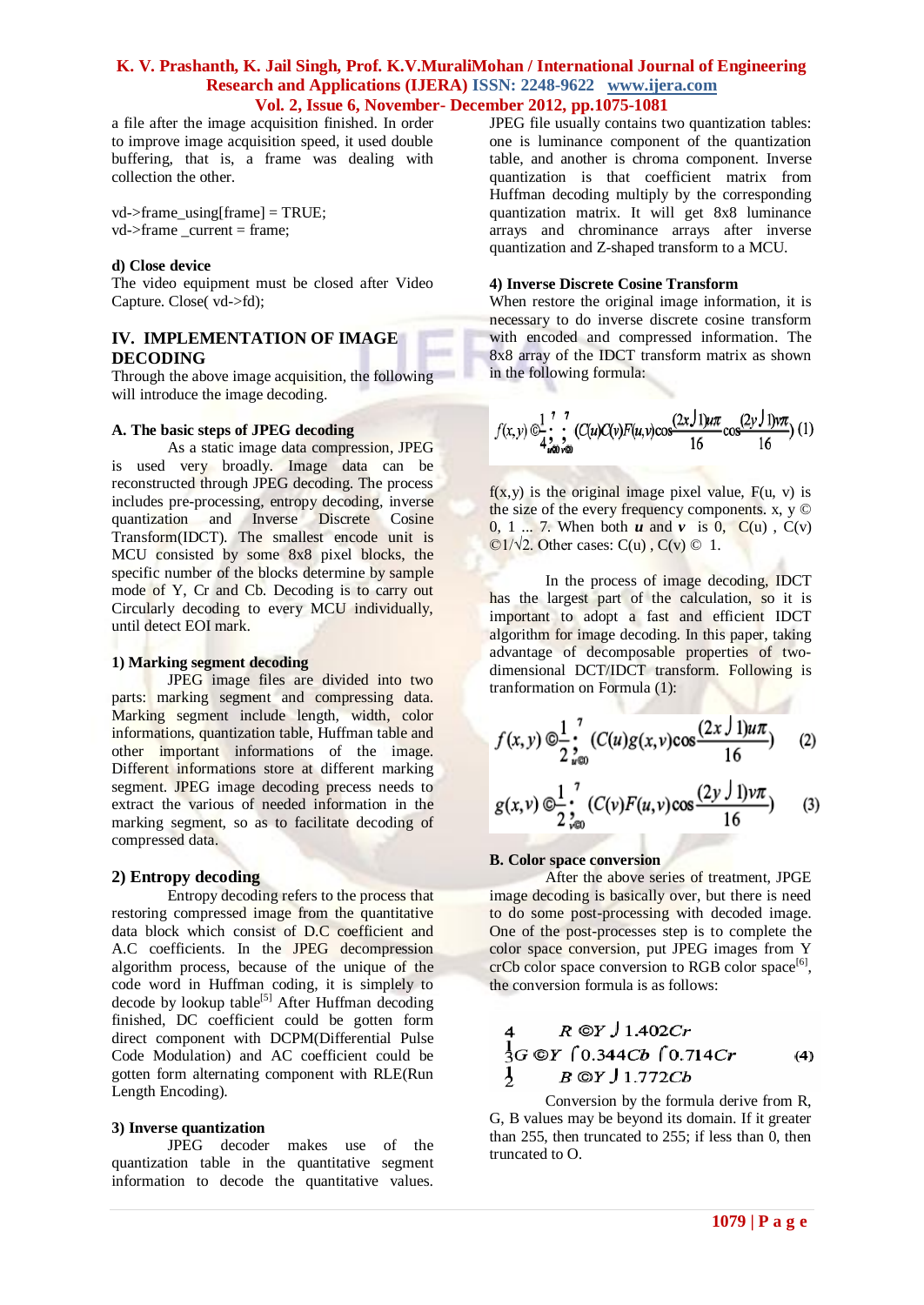An MCU decoding has been completed now, as long as composing a full image with each MCU.

# **V. CONCLUSIONS**

This project based on ARM9 processor and embedded Linux operating system, realize a CMOS camera image data acquisition, image decoding and image display. The figure 5 is the actual view of the project. The entire system is simple, small size, low cost. It can be applied to many areas after expanded, such as video phones, cameras, surveillance systems, etc.

Nowadays, more and more image capture system uses CMOS camera. With the continuous progress of CMOS technology, CMOS image sensors are more and more high resolution, lowcost, small size and easy programming, its application will become increasingly widespread. In this paper, the method of designing the CMOS camera driver based on S3C2440 developing board and Image acquirement in embedded linux is realized .



Figure 5. Picture of real products

# **REFERENCES**

- [1] Electronic Publication: weijing, Migration of gspca camera's driven [http://blog.chinaunix.netlu2174310/showa](http://blog.chinaunix.netlu2174310/showart_1217552.html) [rt\\_1217552.html](http://blog.chinaunix.netlu2174310/showart_1217552.html)
- [2] Gong Sheng-feng, ZHANG Xi-huang, " Implementation of image capturing and decompressing based on ARM Linux system", Computer Engineering and Design, 2009, 30 (6), pp 1397-1403.
- [3] Embedded Linux C language application programming, Huaqingyuanjian Embedded Training Center, Posts & Telecom Press, Aug. 2007
- [4] Dai Li, "Implementation of USB camera image capturing based on Vide04Linux", unpublished
- [5] Cai Shijie, Digital Compression and Coding of Continuous-tone Still Images, Nanjing University Press, 1995
- 6] Alan Bovik, Hand of image and video processing, Publishing House of Electronices Industry, 2006
- [7] El Gamal A.Eltoukhy H.CMOS image sensors[J].USA Circuits and Devices Magazine IEEE, 2005, 21(3) : 6- 20
- [8] Yuan Weiqi, Tang Yonghua. Application of SCCB of OmniVision camera in DSP[J]. Chinese Journal of Scientific Instrument. 2006\_27\_6\_\_1687-1688. (in Chinese)
- [9] DU Chun-lei.ARM Architecture and Programming[M].Beijing Tsinghua University Press,2003. (in Chinese)
- [10] Zhang Da-bo. Principles, Design and Application of Embedded System[M].Beijing\_Machinery Industry Press\_2004. (in Chinese)
- [11] Samsung. S3C2440A 32Bit CMOS Microcontroller User's Manual[Z]. Samsung Electronics Corp, 2003.
- [12] Jonathan C, Alessandro R, Greg K. Linux device drivers[M].3rd ed. Sebastopl, CA:O' Reilly & Associates,2006:324-327.
- [13] Daniel P, Cesati M. Understanding the Linux kernel [M]. 3rd ed.